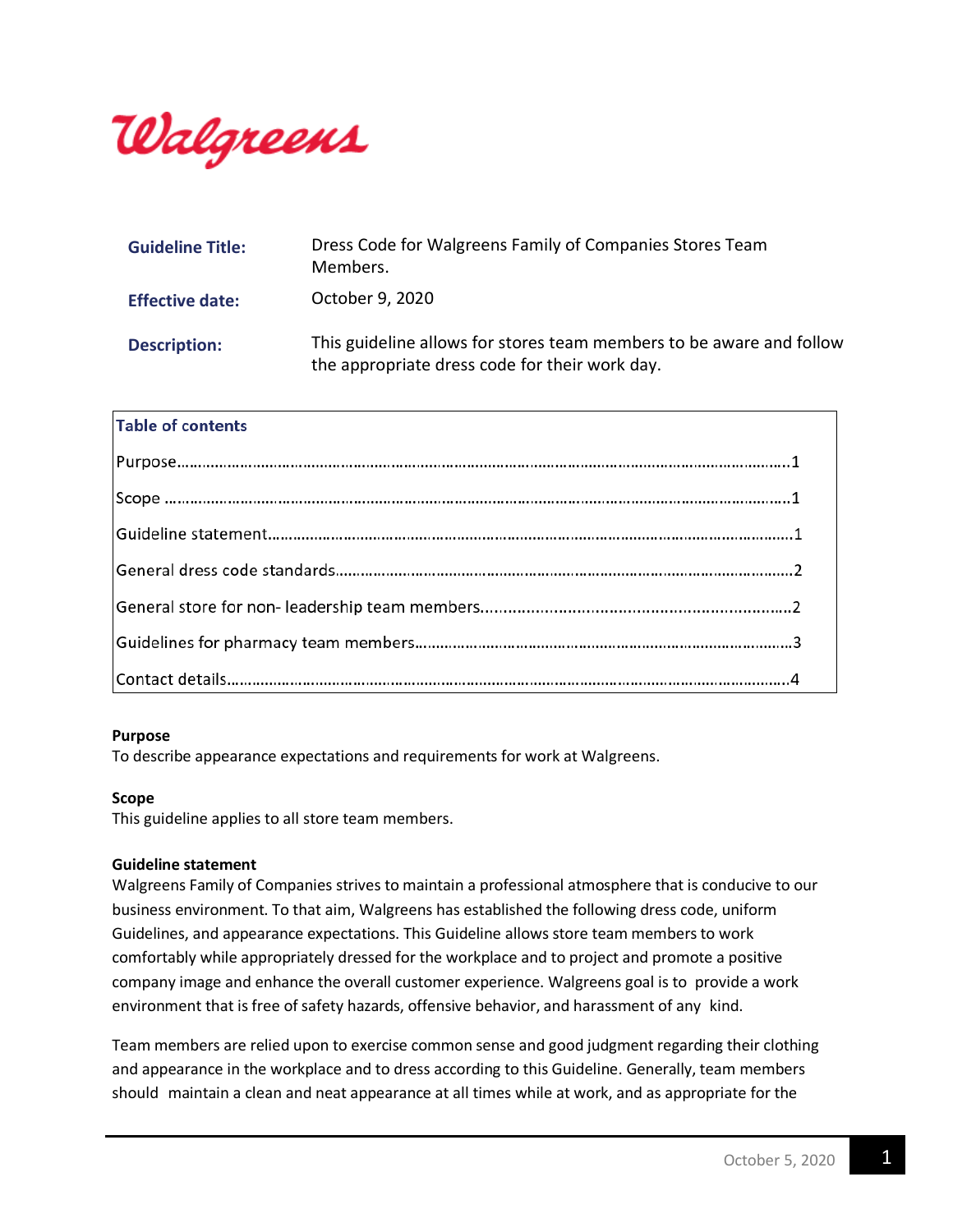work being performed and the setting in which the work is done. In addition, team members should avoid the use of strongly-scented perfumes, colognes, and lotions in consideration of coworkers or customers who may have sensitivities to such scents. Also, team members should not wear clothing with logos that promote other organizations, including competitors, colleges & universities, vendors, etc.

Team members reporting to work who do not meet the dress code standards described in this Guideline are considered to be dressed unsuitable for work, and will be asked by store leader to leave and return to work when dressed to meet the dress code standards. Any team member asked to leave and return to work to meet the dress code standards will not receive compensation for this time away from work. Store leaders may take appropriate disciplinary action if repeat offense.

These Guidelines are not intended to infringe upon a team member's right to dress in accordance with his or her religious beliefs. Requests for exceptions to the above standards may be made to management consistent with the Religious Accommodations Guideline.

# **General dress code standards**

- All store team members are required to wear face covers while in store to prevent the spread of COVID-19.
- Pharmacy team members should continue to wear disposable surgical masks per the CDC guidelines
	- $\circ$  Cloth face coverings are NOT recommended for pharmacists, interns, designated hitters and technicians when working in pharmacy per the new CDC guidance.
- Disposable facemasks will continue to be provided to pharmacy team members for daily use, while front-end team members are provided with reusable cloth face coverings.
	- $\circ$  Front-end team members assisting in the pharmacy are required to wear disposable surgical masks while in the pharmacy.
- All team members must wear their name badge above the waist at all times while on duty.
	- o Name badges must include team member name and position code
- Business Casual Pants and skirt options for team members (excluding pharmacy technicians) are as follows:
	- o Pants that are solid black.
	- o Skirts that are knee-length or longer, may be worn if they are solid black.

Pants and skirts made of fabrics such as cotton, wool, or polyester blends are permitted. Pants and skirts that contain blue jean or denim fabric are not acceptable.

As a general rule, team members can wear their choice of the following: clean athletic shoes or closedtoe dress or business casual shoes, unless specifically excluded in this Guideline for the team member's position.

# **Guidelines for store non-leadership team members (Front-End)**

Front-End team members who are not members of store leadership are expected to wear the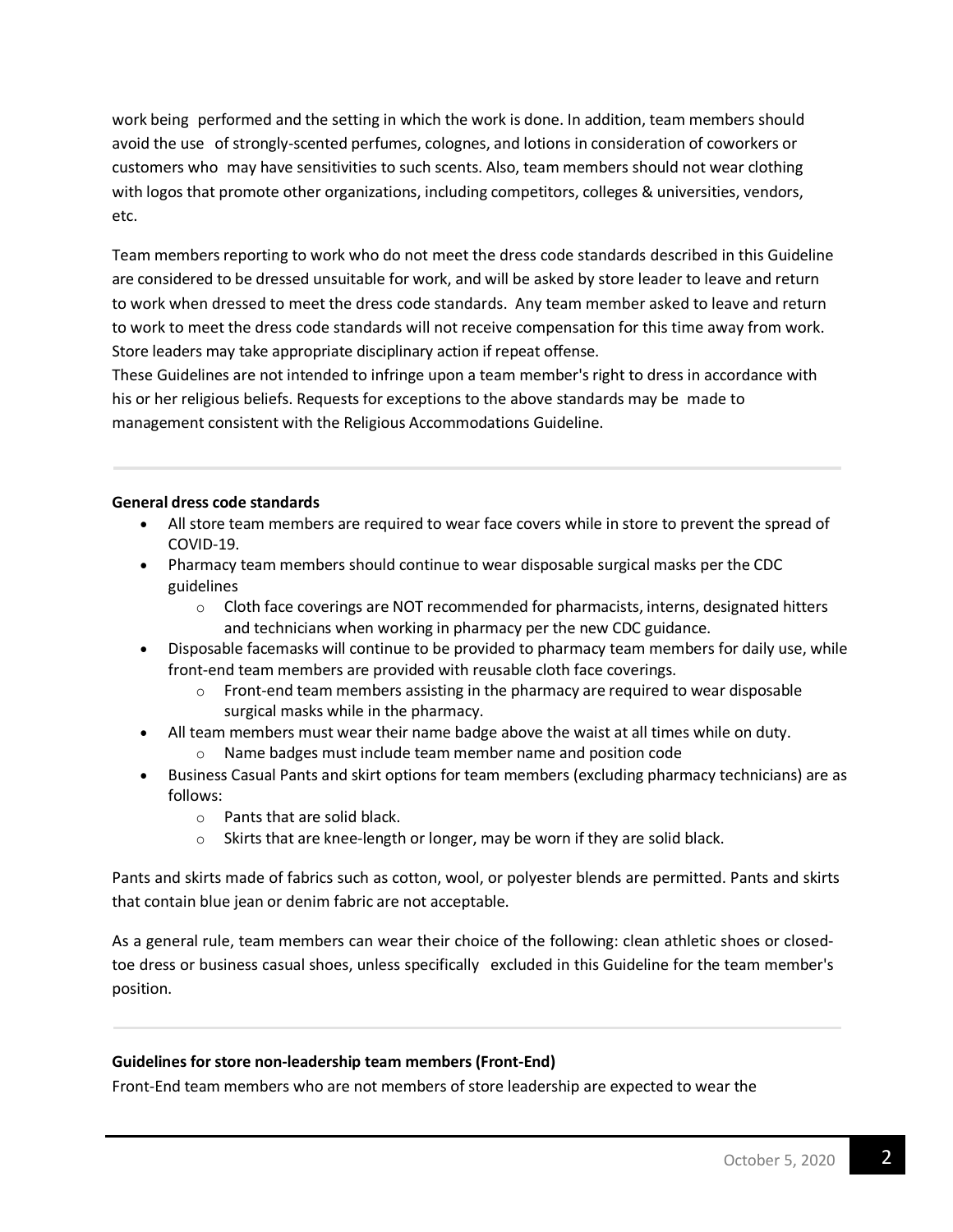company-issued grey polo shirt (short or long sleeves) with company logo during working hours.

Beauty Advisors have the option to wear company issued beauty smock with the company issued pink tshirt worn underneath or issued black long sleeve dress shirt with a company issued gray t-shirt worn underneath.

Beauty Consultants have the option to wear company-issued beauty tunic and company issued brush belt or wear the company provided long sleeve black dress shirt and company provided brush belt.

As an alternative to the above expectations, non-management and non-leadership self-service team members may wear company-issued shirts promoting Walgreens products, events, or services during management or corporate-designated time periods.

In cold weather, non-management and non-leadership team members working the sales floor may also wear an additional solid color (solid black, white or gray) long-sleeved shirt under their required uniform shirt as appropriate for weather conditions, including turtleneck shirts, but excluding hooded garments. In such weather, team members may also dress as needed for weather conditions (including hooded garments) while retrieving shopping carts, receiving a warehouse, or performing other required job duties so long as they are not working on the sales floor.

In addition, team members can purchase and wear over uniform approved company logo track jacket and bomber jacket while on shift except Store Manager, Assistant Store Manager, Shift Leader, Beauty Consultant, RXM, Pharmacist, and Pharmacy Intern.

Designated Hitters (DH) and Customer Service Associates (CSA) can purchase and wear the men's moisture wicking polo shirt and or the unisex half zip color block windshirt as part of their uniform. These items are offered through the Walgreens Swag shop and are employee purchase items only and cannot be store expensed.

# **Guidelines: Store leadership and pharmacist team members**

Members of store leadership (management and shift leads) are required to wear the company issued grey button down shirts.

Pharmacists are required to wear the company issued white pharmacist's short- or long-sleeved lab coat. Walgreens Pharmacists should wear their own short- or long-sleeved dress shirts or blouses under the uniform lab coat (no ties are required).

Members of store leadership and pharmacists are expected to wear solid black colored business casual or dress pants, orskirts that are at least knee-length, and must wear closed-toe dress or business casual shoes (solid white or black athletic shoes are acceptable).

# **Guidelines for pharmacy team members**

Pharmacy technicians are required to wear company issued grey scrub tops and pants. Pharmacy technicians can wear their own solid white short-sleeved t-shirts under the scrub top, or can wear white, gray or black long-sleeved t-shirt under the scrub top.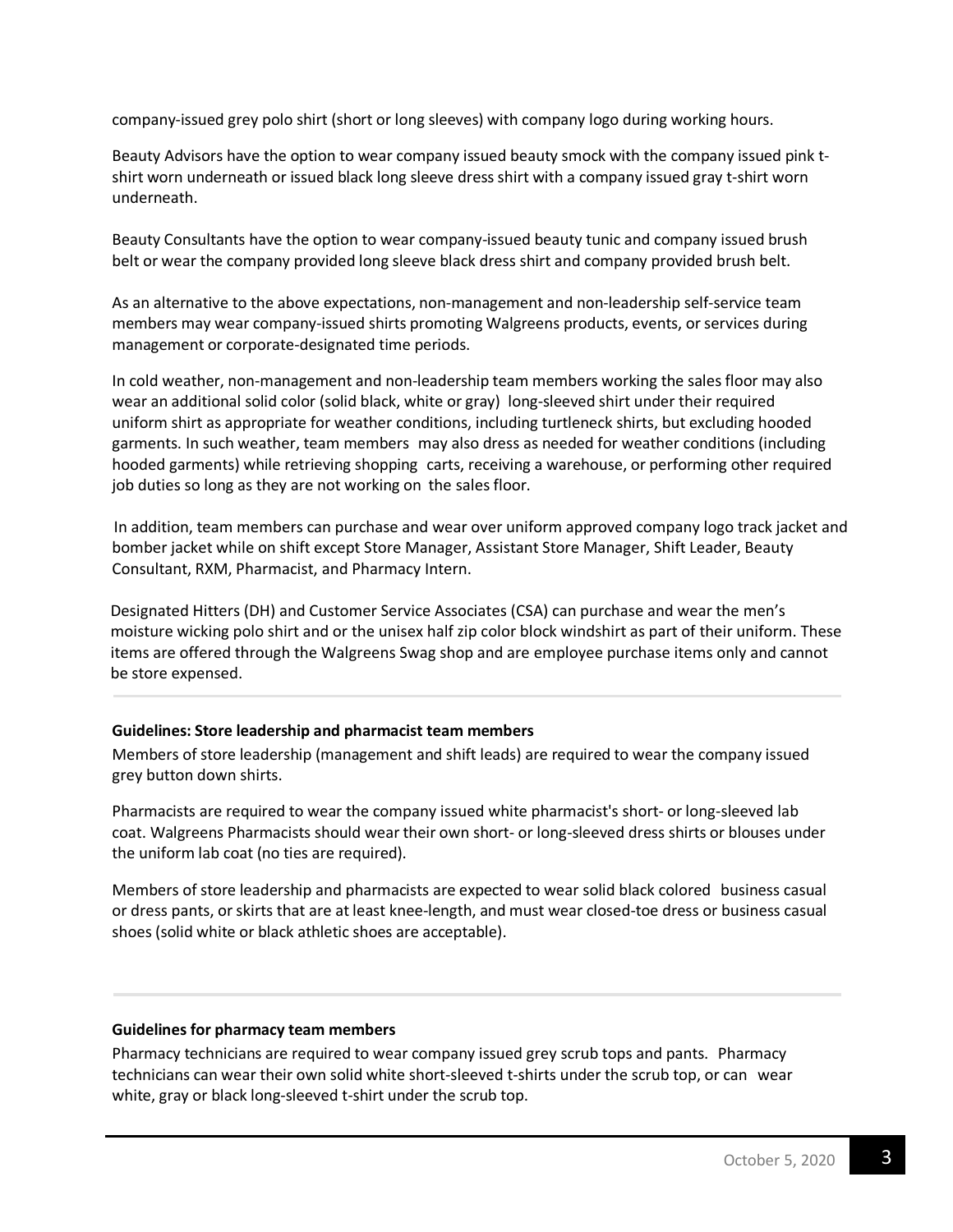o Pharmacy technicians can purchase and wear over uniform approved company logo track jacket and bomber jacket while on shift.

Scrub pants are offered in a variety of lengths. Team members are expected to use care when selecting their scrub pants' size and length so that the pants are not touching the floor.

Pharmacy team members may be permitted to wear skirts for religious reasons or as a part of a reasonable accommodation.

Designated Hitters are expected to wear the company-issued grey polo shirt (short or long sleeves) with company logo during working hours.

Designated Hitters in Puerto Rico are required to wear the company issued grey scrub tops and pants. They can wear their own solid white short-sleeved t-shirts under the scrub top, or can wear white, gray or black long-sleeved t-shirt under the scrub top.

Dress accessories and apparel that are not permitted for all store and pharmacy team members:

- Sweatpants and sweatshirts
- Jeans or denim clothing or fabric, leggings, shorts
- Headwear that covers the top of the head, unless due to a religious belief
- Miniskirts
- Sleeveless shirts, T-shirts (except under scrubs)
- Open toe or open heel shoes
- Sunglasses
- Excessive jewelry
- Halter tops
- Hooded garments
- Overly revealing clothing
- Tattoos that are offensive in nature

#### **Dress Code Enforcement**

The Dress Code is designed to maintain a professional atmosphere in the workplace, promote a positive company image, enhance the overall customer experience and maintain a workplace free from offensive behavior and harassment of any kind.

In the past, Walgreens has not prohibited support for outside organizations or movements and allowed team members to wear pins and buttons identifying their support in the fight against cancer and other diseases, LGBTQ and Pride month, Red Nose Day, and various third-party organizations.

In response to questions raised, below is clarification on the guidelines for apparel and other items in the workplace (where such items are otherwise allowed):

Team members who have been required to wear company-issued items as part of their dress code will still be required to do so.

Items supporting a non-political group are allowed – this includes "lives matter" material (whether it is Black, White, Blue or All), and U.S. or other recognized flags (excluding anything with the Confederate flag